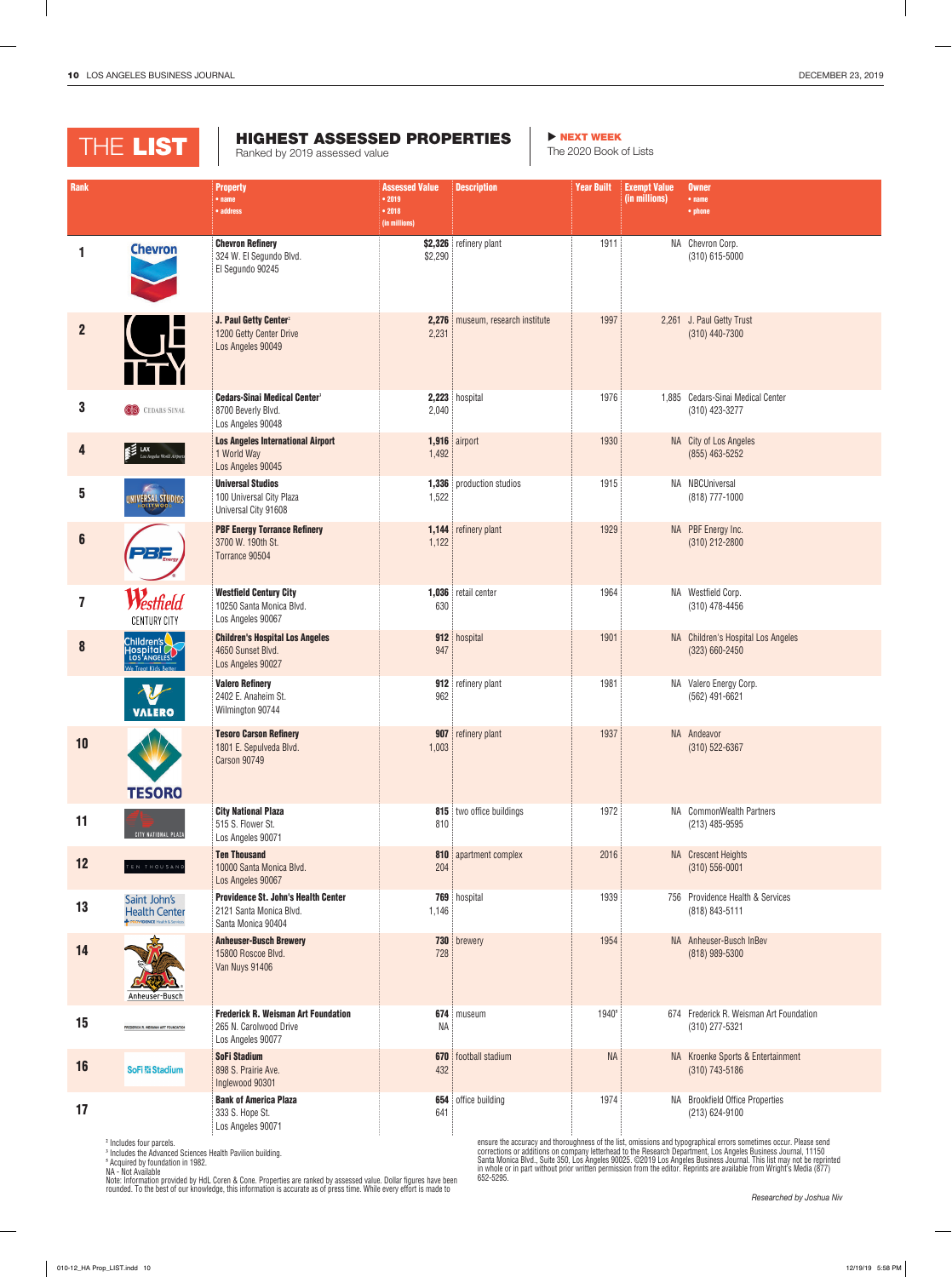## HIGHEST ASSESSED PROPERTIES

| <b>Rank</b> |                                                        | <b>Property</b><br>$•$ name                                                                | <b>Assessed Value</b><br>• 2019 | <b>Description</b>                                | <b>Year Built</b> | <b>Exempt Value</b><br>(in millions) | <b>Owner</b><br>$•$ name                                            |
|-------------|--------------------------------------------------------|--------------------------------------------------------------------------------------------|---------------------------------|---------------------------------------------------|-------------------|--------------------------------------|---------------------------------------------------------------------|
|             |                                                        | • address                                                                                  | • 2018<br>(in millions)         |                                                   |                   |                                      | • phone                                                             |
| 18          | <b>KING</b> KAISER                                     | Kaiser Permanente Downey Medical Center<br>9333 Imperial Highway<br>Downey 90242           | \$623                           | \$640 hospital                                    | 2009              |                                      | \$635 Kaiser Foundation Hospitals Inc.<br>(562) 657-9000            |
| 19          | <b>PHILLIPS</b>                                        | <b>Phillips 66 Carson Plant</b><br>1520 E. Sepulveda Blvd.<br><b>Carson 90745</b>          | 621<br>592                      | refinery plant                                    | 1946              |                                      | NA Phillips 66<br>$(310)$ 952-6000                                  |
| 20          | <b>THE PORT</b><br>OF LOS ANGELES                      | Port of Los Angeles - Pier 400 Phase I<br>2500 Navy Way, Pier 400<br>Terminal Island 90731 | 596                             | 614 cargo terminal                                | 2002              |                                      | NA   APM Terminals Pacific/L.A. City Harbor Dept.<br>(310) 221-4000 |
| 21          | <b>TESORO</b>                                          | <b>Tesoro Los Angeles Refinery</b><br>2101 E. Pacific Coast Highway<br>Wilmington 90744    | 612<br>605                      | refinery plant                                    | 1928              |                                      | NA Andeavor<br>$(310) 522 - 6000$                                   |
| 22          | <b>WELLS</b><br><b>FARGO</b>                           | <b>Wells Fargo North Tower</b><br>333 S. Grand Ave.<br>Los Angeles 90071                   | 611<br>600                      | office building                                   | 1982              |                                      | NA Brookfield Office Properties<br>(213) 624-9100                   |
| 23          | UNIVERSAL CITYWALK                                     | <b>Universal CityWalk Hollywood</b><br>100 Universal City Plaza<br>Universal City 91608    | 586<br>575                      | commercial district                               | 1991              |                                      | NA NBCUniversal<br>(818) 777-1000                                   |
|             |                                                        | <b>Government Building</b><br>13967 Marquesas Way<br>Venice 90292                          | 586                             | retail health club and public use<br>498 building | <b>NA</b>         |                                      | NA City of Los Angeles<br>(213) 473-3231                            |
| 25          | THE BROAD®                                             | <b>The Broad</b><br>221 S. Grand Ave.<br>Los Angeles 90012                                 | 501                             | 583 museum                                        | 2015              |                                      | 583 Eli and Edythe Broad<br>$(213)$ 232-6200                        |
| 26          | <b>USC</b> Village                                     | <b>USC Village</b><br>3131 S. Hoover St., Suite 1300<br>Los Angeles 90007                  | 575<br>563                      | mixed-use development                             | 2017              |                                      | 486 University of Southern California<br>(213) 740-2311             |
| 27          | <b>Huntington</b>                                      | <b>Huntington Memorial Hospital</b><br>100 W. California Blvd.<br>Pasadena 91105           | 545<br>534                      | hospital                                          | 1892              |                                      | 543 Pasadena Hospital Association<br>$(626)$ 397-5000               |
| 28          |                                                        | <b>Gas Co. Tower</b><br>555 W. 5th St.<br>Los Angeles 90013                                | 526                             | 536 office building                               | 1991              |                                      | NA Brookfield Office Properties<br>(213) 624-9100                   |
| 29          | BEVERLY CENTER                                         | <b>Beverly Center</b><br>8500 Beverly Blvd.<br>Los Angeles 90048                           | 527<br>517                      | retail center                                     | 1981              |                                      | NA Taubman Co.<br>$(310) 854 - 0071$                                |
| 30          | <b>LACMA</b>                                           | <b>Los Angeles County Museum of Art</b><br>5905 Wilshire Blvd.<br>Los Angeles 90036        | 525<br>246                      | museum                                            | 1965              |                                      | 525 Museum Associates<br>$(323)$ 857-6000                           |
| 31          |                                                        | <b>Two California Plaza</b><br>350 S. Grand Ave.<br>Los Angeles 90071                      | 524<br>514                      | office building                                   | 1992              |                                      | NA CIM Group<br>$(323) 860 - 4900$                                  |
| 32          | <b>PHILLIPS</b>                                        | <b>Phillips 66 Los Angeles Refinery</b><br>1660 W. Anaheim St.<br>Wilmington 90744         | 508<br>601                      | refinery plant                                    | 1919              |                                      | NA Phillips 66<br>$(310)$ 952-6000                                  |
|             | 鏄<br><b>TORRANCE MEMORIAL</b><br><b>MEDICAL CENTER</b> | <b>Torrance Memorial Medical Center</b><br>3330 Lomita Blvd.<br>Torrance 90505             | 508<br>507                      | hospital                                          | 1925              |                                      | 351 Torrance Hospital Association<br>$(310)$ 325-9110               |
| 34          |                                                        | <b>Getty Villa</b><br>17985 Pacific Coast Highway<br>Pacific Palisades 90272               | 498<br>490                      | museum                                            | 2006              |                                      | 498 J. Paul Getty Trust<br>(310) 440-7300                           |

NA - Not Available<br>Note: Information provided by HdL Coren & Cone. Properties are ranked by assessed value. Dollar figures have been<br>rounded. To the best of our knowledge, this information is accurate as of press time. Whi

corrections or additions on company letterhead to the Research Department, Los Angeles Business Journal, 11150<br>Santa Monica Blvd., Suite 350, Los Angeles 90025. ©2019 Los Angeles Business Journal. This list may not be rep